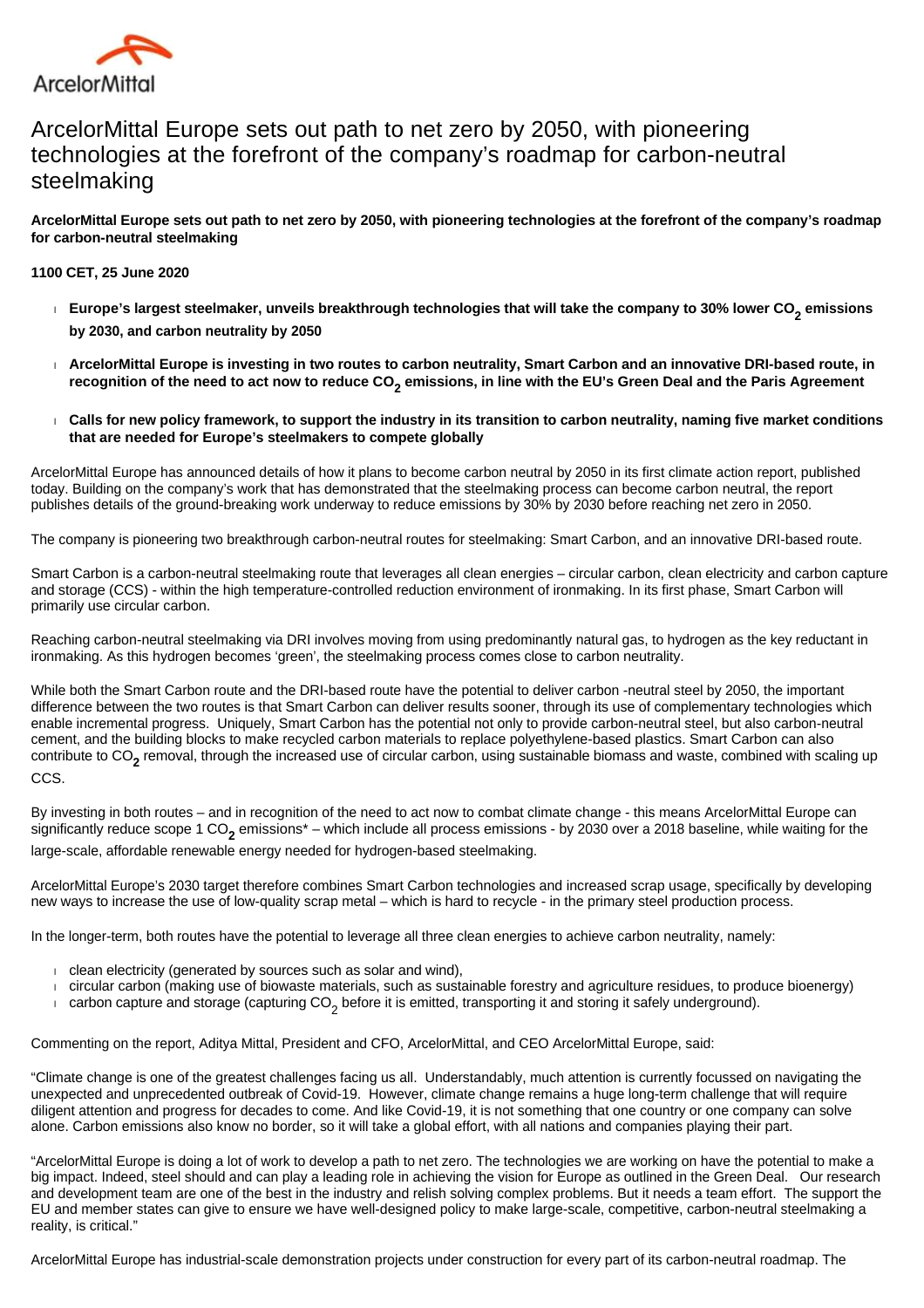company is building industrial-scale demonstration plants at its operations in Belgium (Carbalyst® and Torero), France (3D and IGAR in Dunkirk). In Hamburg, Germany, we are in the design and funding phase prior to the investment decision, of an industrial-scale project to use hydrogen instead of natural gas in the direct reduction of iron ore (DRI). These demonstration plants will allow the company to scale-up technologies that will be used in the Smart Carbon and DRI-based routes. The progress made has also been possible thanks to financial support from EU member states and European Union funding. ArcelorMittal Europe is now in the process of applying for funding for a further six projects.

While some of the technologies that feature in ArcelorMittal Europe's roadmap will be ready for commercial-scale use by 2025, and by 2030 many of the Smart Carbon technologies can be mature and partially deployed across our facilities in Europe, the report also highlights the need for the right policy framework to enable European steelmaking to contribute to the EU's climate targets, particularly given the costs involved. In total, the estimated investment needed for ArcelorMittal Europe to fully implement Smart Carbon is €15-25bn and €30-40bn for the DRI-based route. An additional €15–200bn would be required for the associated clean energy infrastructure (see report for more detail).

## Geert Van Poelvoorde, CEO ArcelorMittal Europe – Flat Products, explained:

"I am proud of the work that has brought us this far in our efforts to create Europe's first and largest carbon-neutral steelmaker. Our progress would not have been possible without the many partners we have on our Smart Carbon and innovative DRI projects. Today, the biggest barrier to transitioning to carbon-neutral steel, beyond the necessary technologies reaching commercial maturity, is the absence of the right market conditions. The financial costs of realising carbon-neutral steelmaking are undeniably huge. However, with a shift in market conditions brought about by having the right policies in place, European steelmakers will be able to unlock the means to reduce emissions from steel globally, while also ensuring the European steel industry remains competitive."

The medium-term market conditions needed include:

1. Creating an environment where carbon-neutral steel is more competitive than steel which is not carbon neutral

2. A fair competitive landscape that accounts for the global nature of the steel market, addressing domestic, import and export steel dynamics, as well as the distinction between primary and secondary sources to make steel.

3. Access to sustainable finance, to innovate and make long-term investments.

4. Access to abundant, affordable clean energy: the scale of the steel industry's energy needs are such that concerted cross-sector and government efforts will be required to develop the necessary clean energy infrastructure.

5. Public instruments to accelerate innovative technology deployment to transition to carbon neutral steelmaking.

The report also reiterates the company's position that a Carbon Border Adjustment should be introduced in the European Union, which would ensure that EU-produced steel and imported steel tonnes in direct competition would have an equal carbon cost, creating a fair market and, crucially, encouraging investment in lower-emissions steel production.

ArcelorMittal Europe announced its target to reduce CO<sub>2</sub> emissions by 30% by 2030, in December 2019, and its ambition to be carbon neutral by 2050, in June 2019.

The ArcelorMittal group will publish its 2030 target later this year.

## Ends

\*ArcelorMittal Europe 30% CO2 reduction target includes: ArcelorMittal Europe – Flat Products, ArcelorMittal Europe – Long Products, and Industeel

To read the report and view a short film about our roadmap, visit<https://corporate.arcelormittal.com/sustainability/climate-action-in-europe>

To view our Carbon Border Adjustment animation, 'Creating a low-carbon world, the case for a Carbon Border Adjustment' visit <https://www.youtube.com/watch?v=T-iJeVoa7w0>

**Ends**

## **About ArcelorMittal**

ArcelorMittal is the world's leading steel and mining company, with a presence in 60 countries and an industrial footprint in 18 countries. Guided by a philosophy to produce safe, sustainable steel, we are the leading supplier of quality steel in the major global steel markets including automotive, construction, household appliances and packaging, with world-class research and development and outstanding distribution networks.

Through our core values of sustainability, quality and leadership, we operate responsibly with respect to the health, safety and wellbeing of our employees, contractors and the communities in which we operate.

For us, steel is the fabric of life, as it is at the heart of the modern world from railways to cars and washing machines. We are actively researching and producing steel-based technologies and solutions that make many of the products and components people use in their everyday lives more energy efficient.

We are one of the world's five largest producers of iron ore and metallurgical coal. With a geographically diversified portfolio of iron ore and coal assets, we are strategically positioned to serve our network of steel plants and the external global market. While our steel operations are important customers, our supply to the external market is increasing as we grow.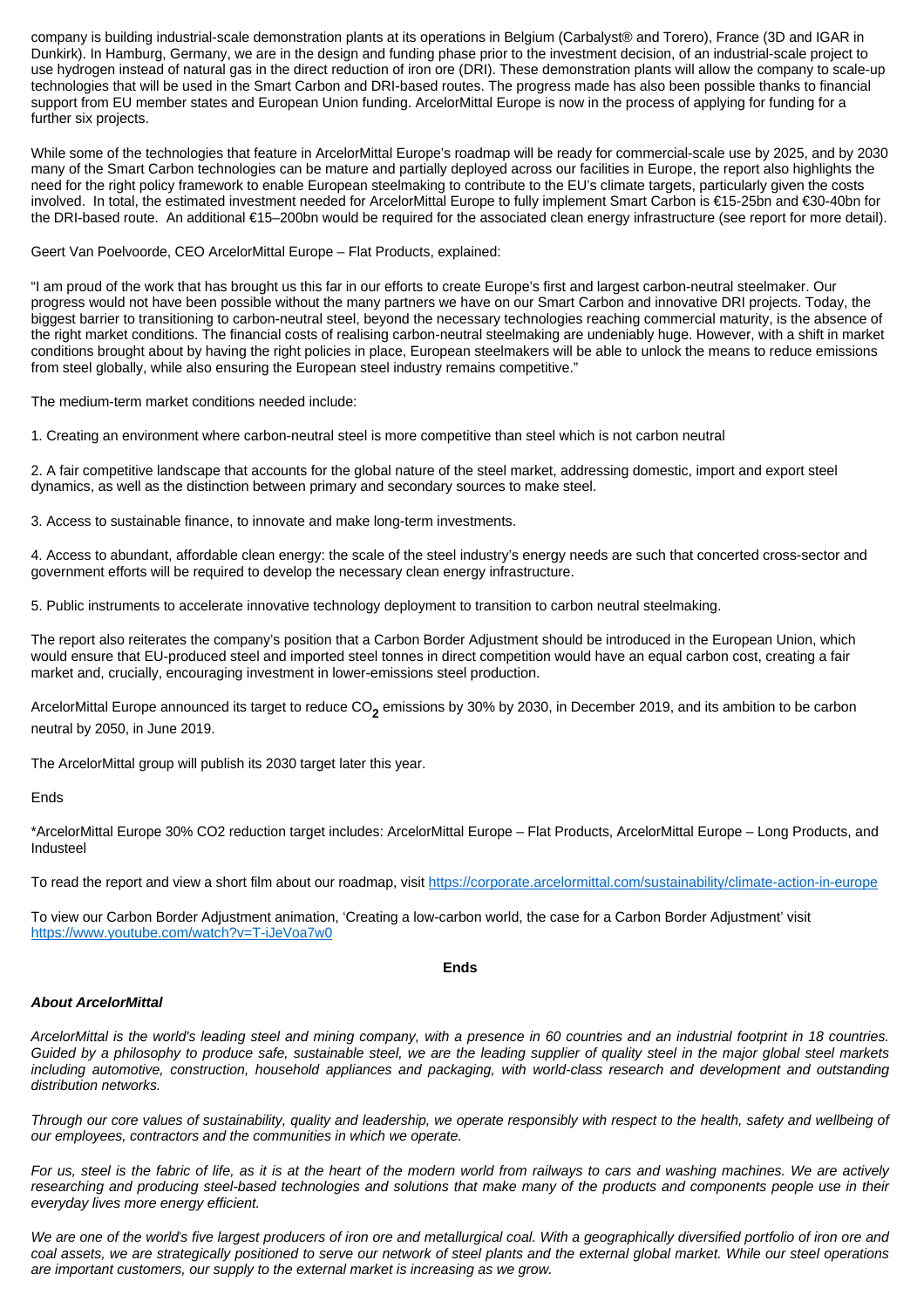In 2019, ArcelorMittal had revenues of \$70.6 billion and crude steel production of 89.8 million metric tonnes, while own iron ore production reached 57.1 million metric tonnes.

ArcelorMittal is listed on the stock exchanges of New York (MT), Amsterdam (MT), Paris (MT), Luxembourg (MT) and on the Spanish stock exchanges of Barcelona, Bilbao, Madrid and Valencia (MTS).

For more information about ArcelorMittal please visit:<http://corporate.arcelormittal.com/>

| <b>Contact information ArcelorMittal</b><br><b>Investor Relations</b>       |                                    |
|-----------------------------------------------------------------------------|------------------------------------|
| Europe                                                                      | +44 20 7543 1156                   |
| Americas                                                                    | +1 312 899 3985                    |
| Retail                                                                      | +44 20 7543 1156                   |
| <b>SRI</b>                                                                  | +44 207543 1156                    |
| Bonds/Credit                                                                | +33 171 921 026                    |
| <b>Contact information ArcelorMittal</b><br><b>Corporate Communications</b> |                                    |
| E-mail:                                                                     | press@arcelormittal.com            |
| Phone:                                                                      | +442076297988                      |
| <b>ArcelorMittal Communications</b>                                         |                                    |
| Sophie Evans                                                                | +44 203 214 2882 / +44 7825 595849 |
| Paul Weigh                                                                  | +44 20 3214 2419                   |
| Dan White                                                                   | +44 7468354695                     |
|                                                                             |                                    |

#### **Ends**

#### **About ArcelorMittal**

ArcelorMittal is the world's leading steel and mining company, with a presence in 60 countries and an industrial footprint in 18 countries. Guided by a philosophy to produce safe, sustainable steel, we are the leading supplier of quality steel in the major global steel markets including automotive, construction, household appliances and packaging, with world-class research and development and outstanding distribution networks.

Through our core values of sustainability, quality and leadership, we operate responsibly with respect to the health, safety and wellbeing of our employees, contractors and the communities in which we operate.

For us, steel is the fabric of life, as it is at the heart of the modern world from railways to cars and washing machines. We are actively researching and producing steel-based technologies and solutions that make many of the products and components people use in their everyday lives more energy efficient.

We are one of the world's five largest producers of iron ore and metallurgical coal. With a geographically diversified portfolio of iron ore and coal assets, we are strategically positioned to serve our network of steel plants and the external global market. While our steel operations are important customers, our supply to the external market is increasing as we grow.

In 2019, ArcelorMittal had revenues of \$70.6 billion and crude steel production of 89.8 million metric tonnes, while own iron ore production reached 57.1 million metric tonnes.

ArcelorMittal is listed on the stock exchanges of New York (MT), Amsterdam (MT), Paris (MT), Luxembourg (MT) and on the Spanish stock exchanges of Barcelona, Bilbao, Madrid and Valencia (MTS).

For more information about ArcelorMittal please visit:<http://corporate.arcelormittal.com/>